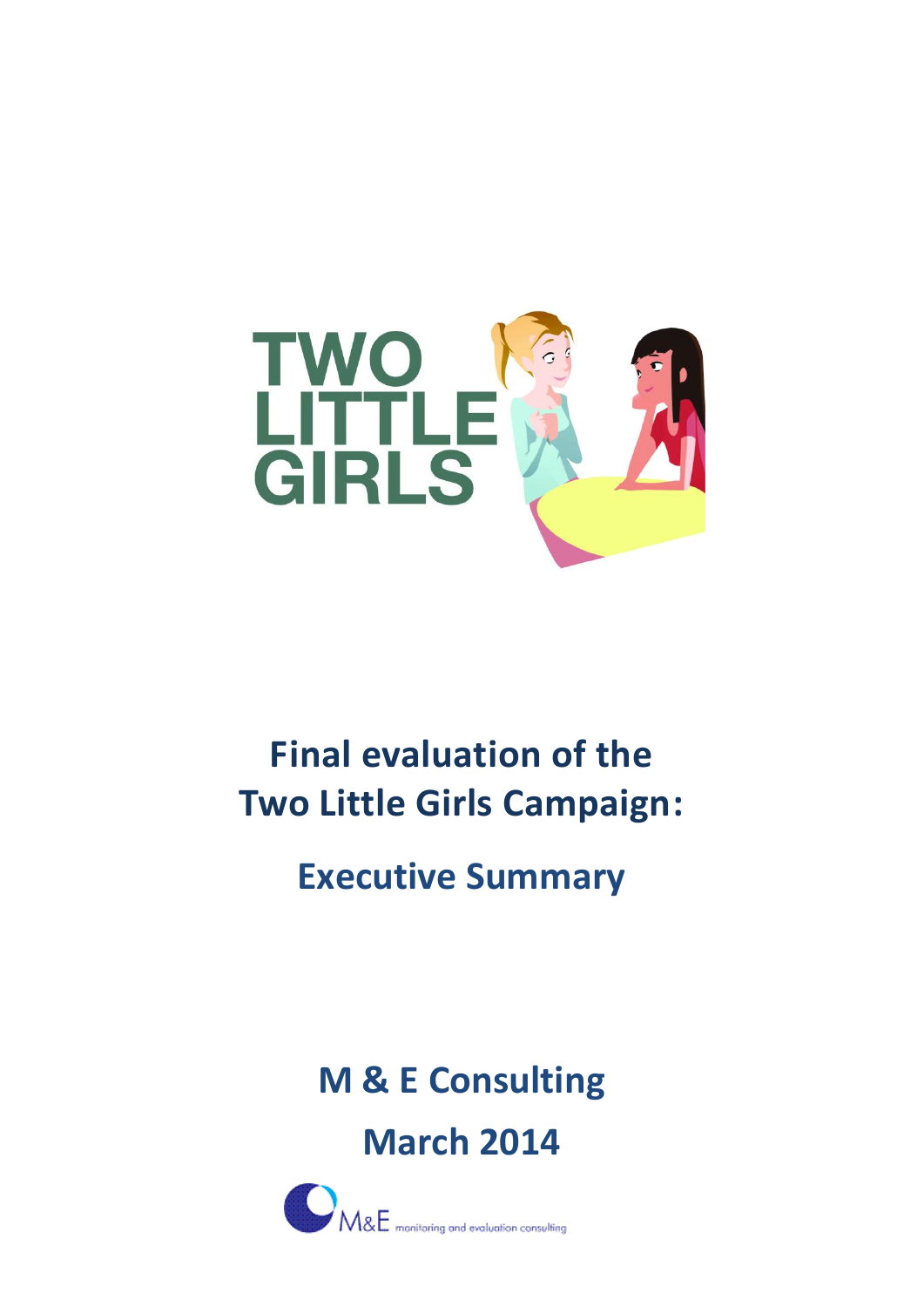## **Executive summary**

The Two Little Girls campaign was launched in 2008 with the aim of raising awareness of the risks of trafficking amongst young people in Eastern European countries. An external evaluation of the campaign was carried out by M & E Consulting in 2014.

#### *The campaign*

The Two Little Girls (TLG) campaign is focused on the dissemination of a short, animated film based on the experiences of five Albanian women who had been trafficked to the UK. The campaign has been led by a small team in London who identified lead organisations in fourteen Eastern European countries and provided them with support, resources and a small budget to roll out the campaign in each country.<sup>1</sup>

Lead organisations in the fourteen countries delivered a range of activities that varied according to their particular context. However, core activities in all countries included:

- screenings of the TLG film
- workshops for young people
- distribution of the TLG film to other agencies
- training sessions and resources for professionals
- meetings and conferences to engage other agencies in the campaign
- awareness-raising through the media.

## *The evaluation*

M & E Consulting were commissioned by the UK TLG team to help them monitor and evaluate the campaign and carry out an external evaluation of the campaign. This document is a summary of the full evaluation report. The evaluation also involved visiting Albania and Lithuania in order to produce in-depth case studies; these can be found at: [www.twolittlegirls.org/country-campaigns/lithuania](http://www.twolittlegirls.org/country-campaigns/lithuania)

[www.twolittlegirls.org/country-campaigns/albania](http://www.twolittlegirls.org/country-campaigns/albania)

<sup>&</sup>lt;u>.</u> <sup>1</sup> The fourteen countries were Albania, Belarus, Bosnia Herzegovina, Bulgaria, Croatia, Kosovo, Latvia, Lithuania, Macedonia, Moldova, Romania, Serbia, Transnistria (which is an independent territory but is internationally recognised as part of Moldova) and Ukraine.

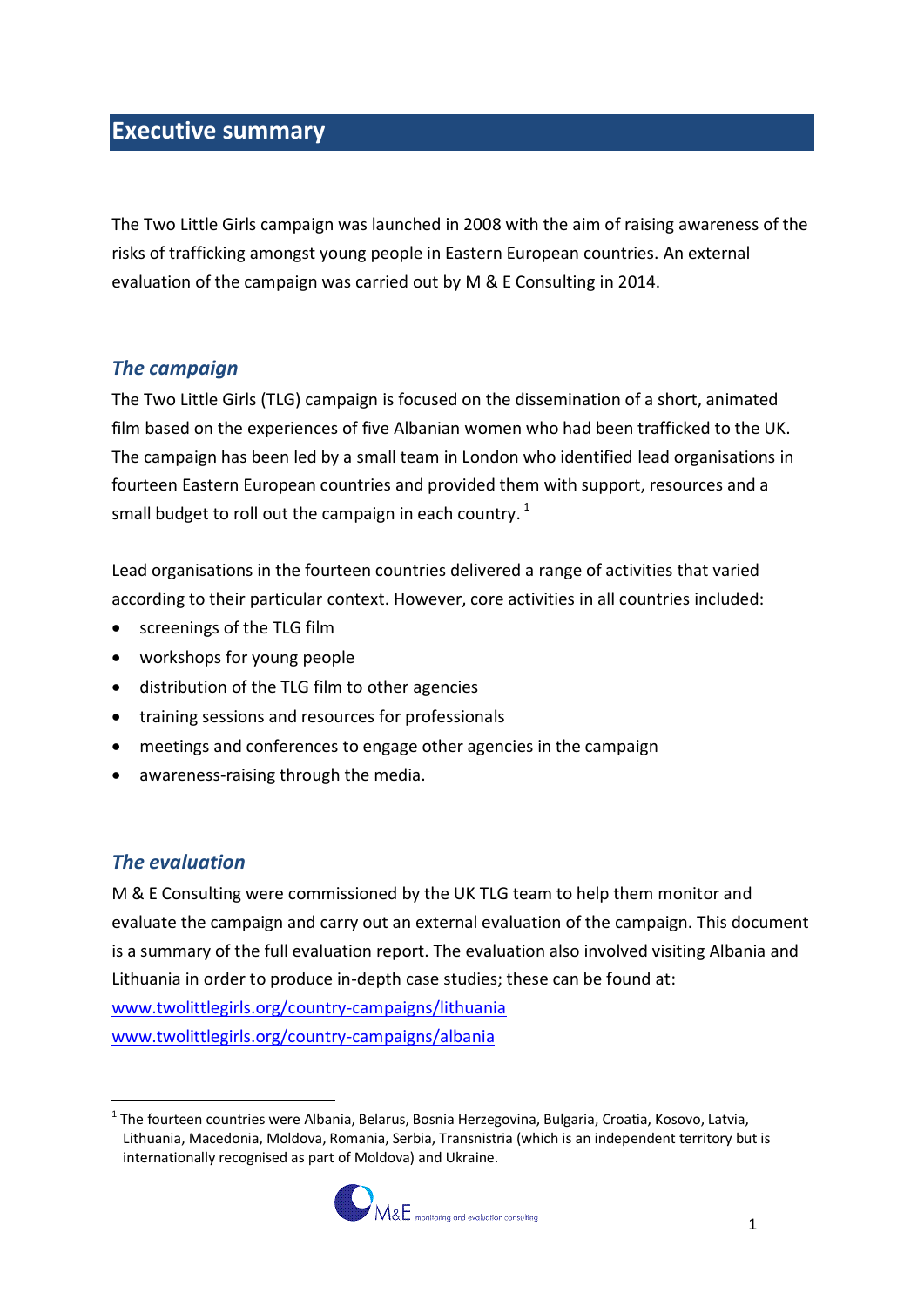## *Highlights*

- Across the fourteen countries involved in the TLG campaign, lead organisations ran nearly 1,300 workshops during which over 26,000 young people viewed the film and took part in discussions about the issues raised in the film.
- Many of the lead organisations developed additional resources such as booklets, leaflets and stickers which were given to the young people who attended workshops. In all, over 160,000 pieces of printed material were given out to young people.
- Lead organisations reported that they trained almost 800 young people to disseminate TLG materials in order to raise awareness of trafficking amongst their peers.
- Over 2,000 teachers, social pedagogues, school directors and school counsellors were trained to use the TLG film and materials in their work. Education modules were developed in seven countries, which became part of the national curriculum in Albania, Serbia and parts of Bosnia Herzegovina.
- It is estimated that over 150,000 young people saw the TLG film as a result of the wider dissemination of the film by other organisations.
- Over 1,300 government officials attended events run by the campaign in the different countries.
- The film was aired on national TV in ten countries with an estimated audience of more than 11 million.

## *Impact*

- The final evaluation showed that the TLG campaign had been highly successful in reaching young people at risk as well as carrying out awareness-raising amongst the general public. It also found evidence that young people who had watched the film and attended workshops had a better understanding of trafficking and how they could keep themselves safe.
- In addition, professionals working with young people had benefited from the training and resources provided by the campaign and were more able to help young people understand the risks of trafficking.